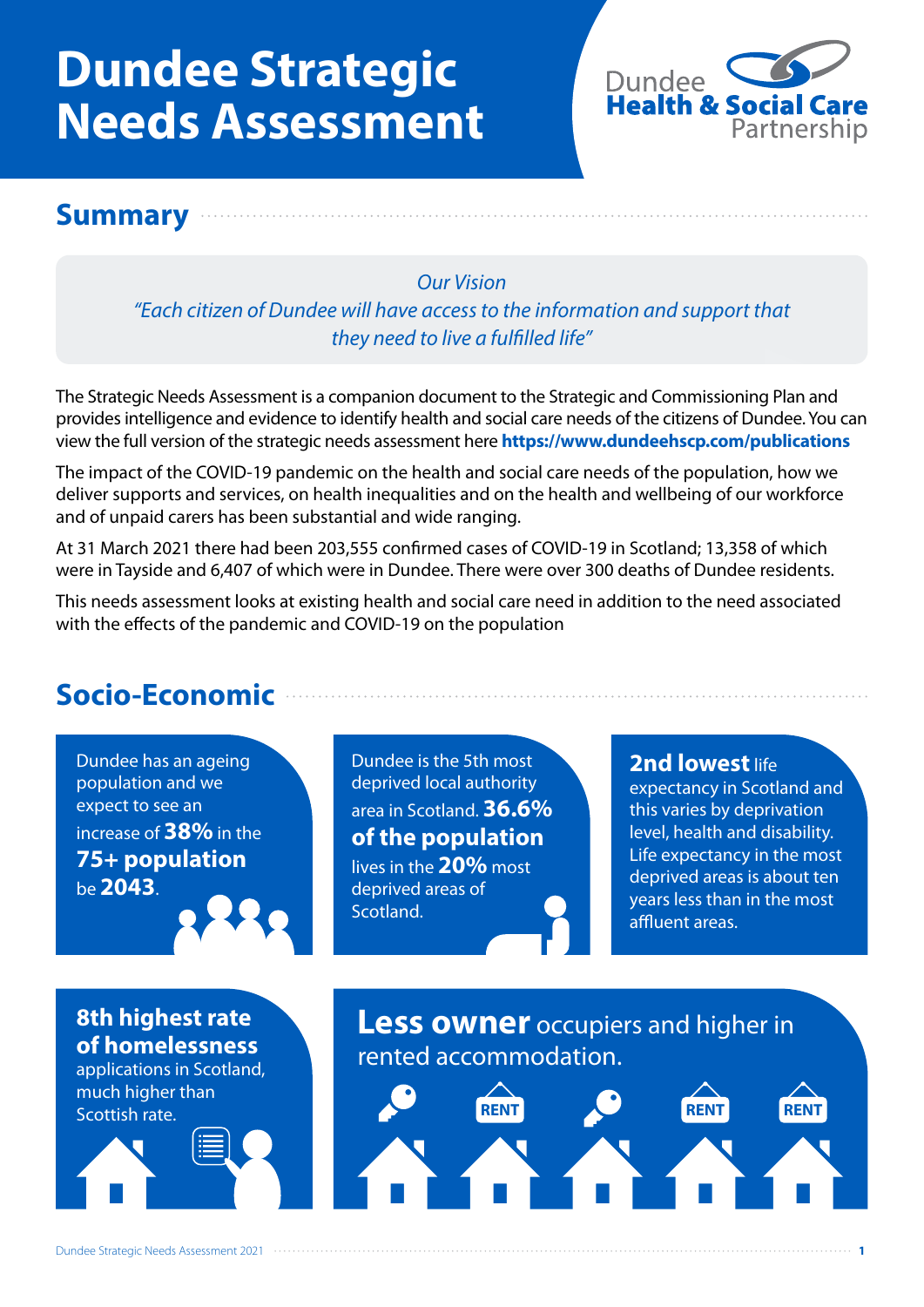## **COVID-19**

People in deprived areas **already experience inequalities** in health.

and a range of data is showing that the pandemic is impacting disproportionately on rates of death and illness from COVID-19.

The pandemic has caused concern among lower income households about their financial situation; driven **by reduced income** as a result of

job loss, reduced working hours and furlough.

The pandemic and the increased isolation of some vulnerable groups has further increased their vulnerability and risk of being targeted by perpetrators. Accurate data to evidence this is not currently available and it will be some time before the true effects are seen through need for services and supports.

The isolation and reduced activity and mobility of people who were already frail increased demand for support by many people who were already receiving services and also those who previously didn't require support.

Workers from Other White ethnic groups were more likely to

**report a loss of take-home pay due to the Pandemic** than White British or Indian ethnicities.

**RENT**

Homeless and rough sleepers are severely vulnerable during the pandemic – **3 times more** likely to experience chronic health condition including COPD.

#### The outcomes and survival rate of people with **COVID-19 are**

**worse** for older adults and those with underlying medical

conditions.

The Fairness Commission survey highlighted the importance of services for

deaf people and users of British Sign Language was raised. Difficulties arose due to closure of support organisations, being unable to use telephone helplines and not having internet at home.

#### **1 in 5** respondents

to the Engage Dundee survey reported a worsening of existing mental health conditions and this was higher in the **25-34 year age group**.

As a result of the Pandemic, **84%** of Dundee Carers reported negative impacts on physical, mental, and social wellbeing and **60%** reported feeling

socially isolated (60%).

Engage Dundee reported that **6.9%** of respondents had developed a mental health problem during the pandemic. This group consisted of young people, carers and long term sick / disabled.

As a result of the Pandemic,

**67%** of Dundee Carers reported negative financial impact as a result of higher household expenses and

**38%** had to reduce or give up hours in employment due to caring commitments.



There is a large number of people in Dundee who are suffering from **"Long Covid"** and require increased support or support when they did not require this previously.

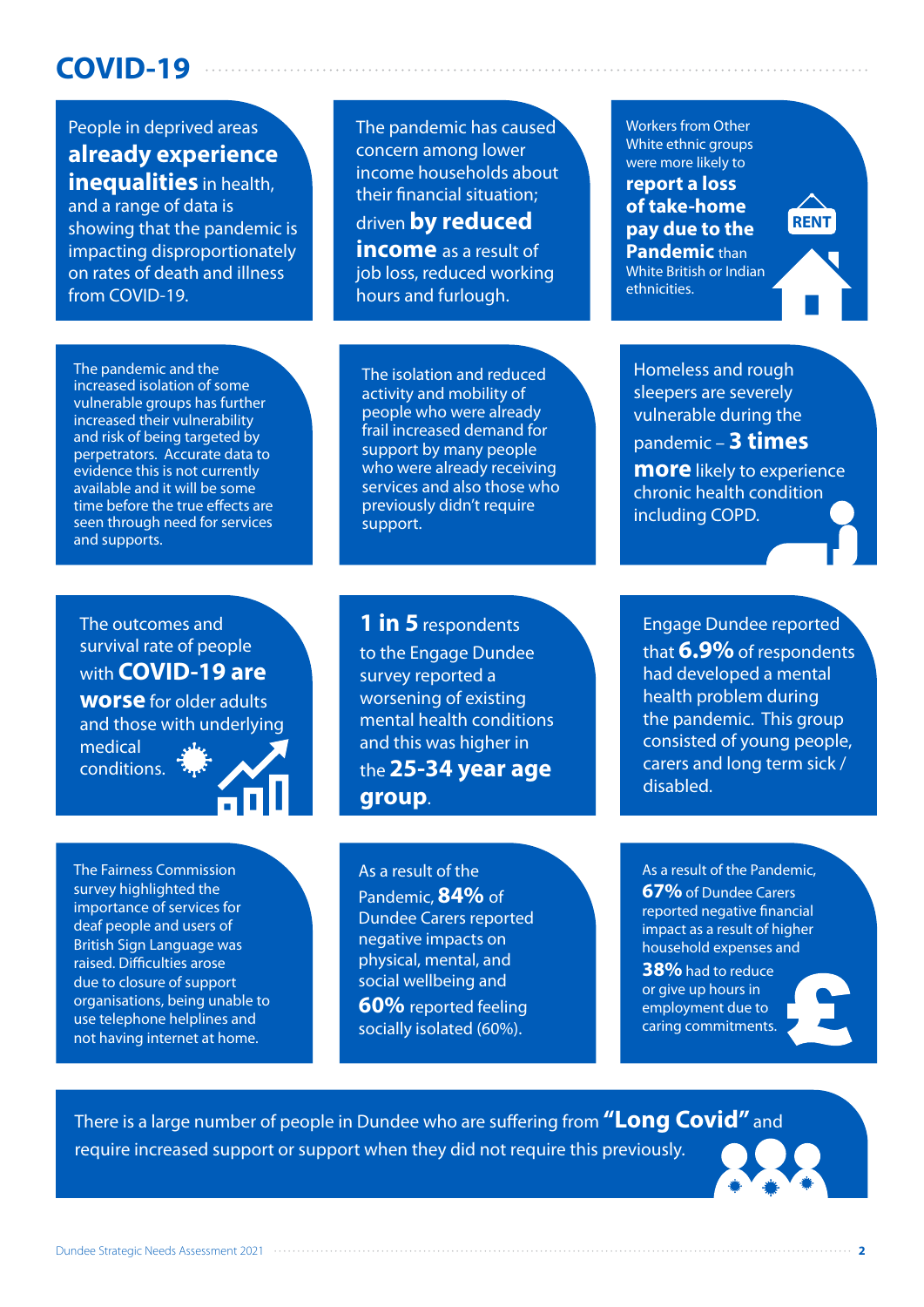### **Health and Disability**

Health and wellbeing is known to vary by deprivation. Lifestyles that include smoking, unhealthy diet, the consumption of excess alcohol and recreational drugs are more prevalent in the most deprived

localities.



#### In general, the rate of people

on **10+** prescribed items has decreased slightly from **2015/16** however this rate varies by gender and deprivation quintile. Females in the most deprived areas of the city are most likely to be prescribed 10+ items.

Rates of hospital admissions due to alcohol and drug use are high, with a higher proportion being from the most deprived LCPPs.



There are approximately **2,400** people with **Hepatitis C** (HCV)

living in Dundee. **80%**  of people with HCV will develop chronic disease and there is still a large undiagnosed population.

The population is ageing but as a result of inequalities, particularly deprivation, many people enter older age with pre-existing health conditions. They have a need for higher levels of health and social care at an earlier stage than people of the same age in other parts of the city or other areas of the country.

Prevalence of substance use remains high in the city and is one of the **highest** in Scotland.

High rate of suicide with increased associated risk due to the Pandemic for those with mental health conditions, young people and middle aged men.

Approximately **1 in 10**

people aged **65+** has dementia. Due to the pandemic the proportion of people who received a

minimum **12 months** post diagnostic support, following diagnosis dropped from **97%** to **68%**.

Across all LCPPs the average number of prescriptions for drugs used to treat diabetes, hypertension and heart failure has increased since **2015/16**.

Drug related deaths in Dundee are high, although there were **15**  fewer deaths in **2020**  compared with **2019**.

Domestic abuse is prevalent in our population with third sector services reporting high numbers of survivors being supported and high levels of risk and complexity of need.

The number of people living with or dying from cancer is rising, and it is estimated that **1 in 2** people will be diagnosed with (but not necessarily die from) a cancer in their lifetimes. There is variation in the prevalence of people with cancer when comparing LCPP areas, SIMD quintile and age groups.

In Dundee there were **1,688 deaths** during the calendar year of **2020**, and the main cause of death was cancer. There has been a consistent increase in the amount of time people in Dundee spent at home or in a community setting during the last **6 months** of life, **92%** of time for people was spent at home or in a Community Setting.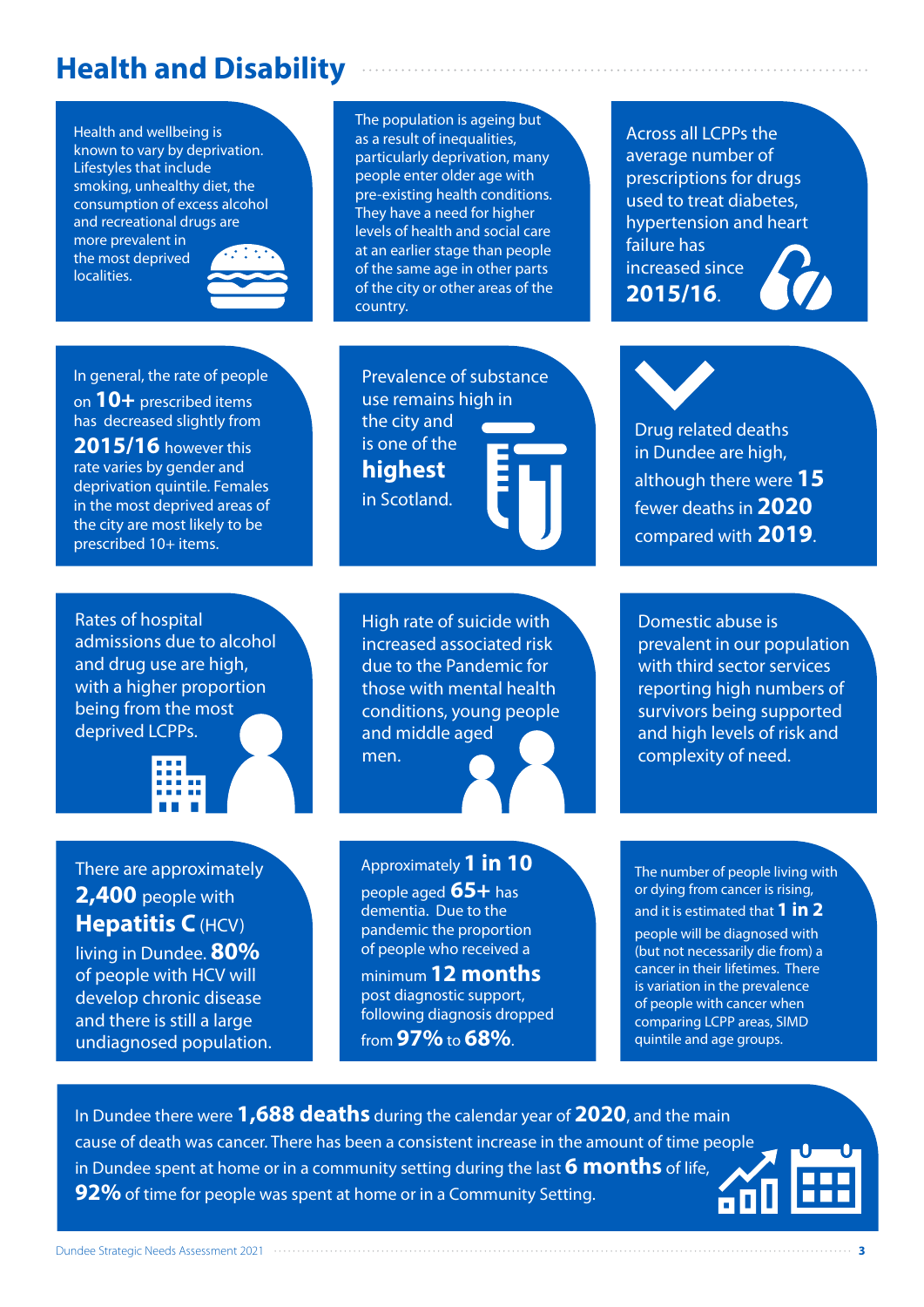### **Carers**

**65%** of young carers supported by local carer services provide up to **19 hours of care per week .**

**62%** of adult carers supported by local carer services provide an average of **50+ hours of care per week.**

Carers Allowance Supplement has increased in Dundee from 2,535 payments made in 2018- 19 to 2,805 payments made in 2020-21 – **11% increase.**

Around **130 Carers Health Checks** have been carried out each year in Dundee (2018-19 and 2019-20).



 **72%** of carers reported poor mental health, and the same percentage (72%) said their physical health had deteriorated.



The more hours of care and support a carer provides per week the more likely they are to experience impacts on their **health, finances and employment.**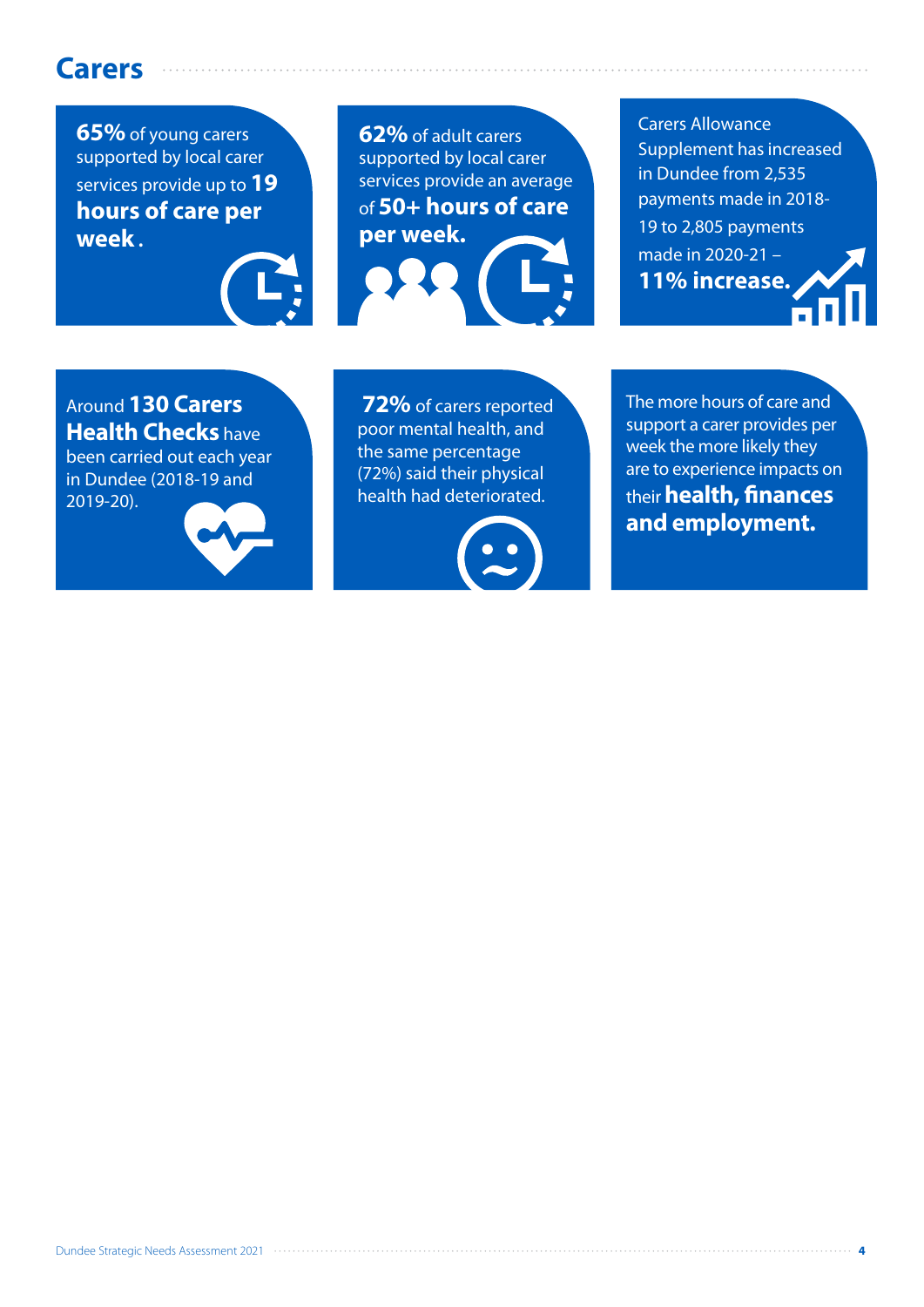### **Emergency Hospital Care**

High variation across and within LCPPS areas – strong link between number of emergency admissions and deprivation ranking of the LCPP where the person resided prior to admission.

Hospital admissions due to a long term condition are higher from the most deprived LCPPs, especially for asthma, COPD and coronary heart disease.



Taking into account age and sex, if the admission levels of the least deprived areas were seen across the entire city, COPD admissions would be **78%** lower, , asthma would

be **58%** lower and CHD would be **31%** lower.

to hospital within **30 days** of discharge have increased and is the highest rate in Scotland.

Dundee has the highest admission rate for falls in Scotland. As at **2020** the fall hospital admission rate was **30.7** per **1,000**  population **aged 65+.**

Before a person started homecare services, on average **45%** had and emergency admission **28** days before the commencement of homecare. This dropped significantly once homecare services were implemented with only **19%** resulting in emergency admissions. The number of bed-days in hospital for before and after homecare also dropped significantly from an average of **7.3** days to **1.9** days.



In **2020/21** half of those admitted to Care homes had been an emergency admission

hospital **28 days** prior to be admitted. There were 363 new admissions in 2020/21 and these new admissions had spent a total

of **3610** bed days in hospital prior to be admitted, this is an average of 10 days per person.